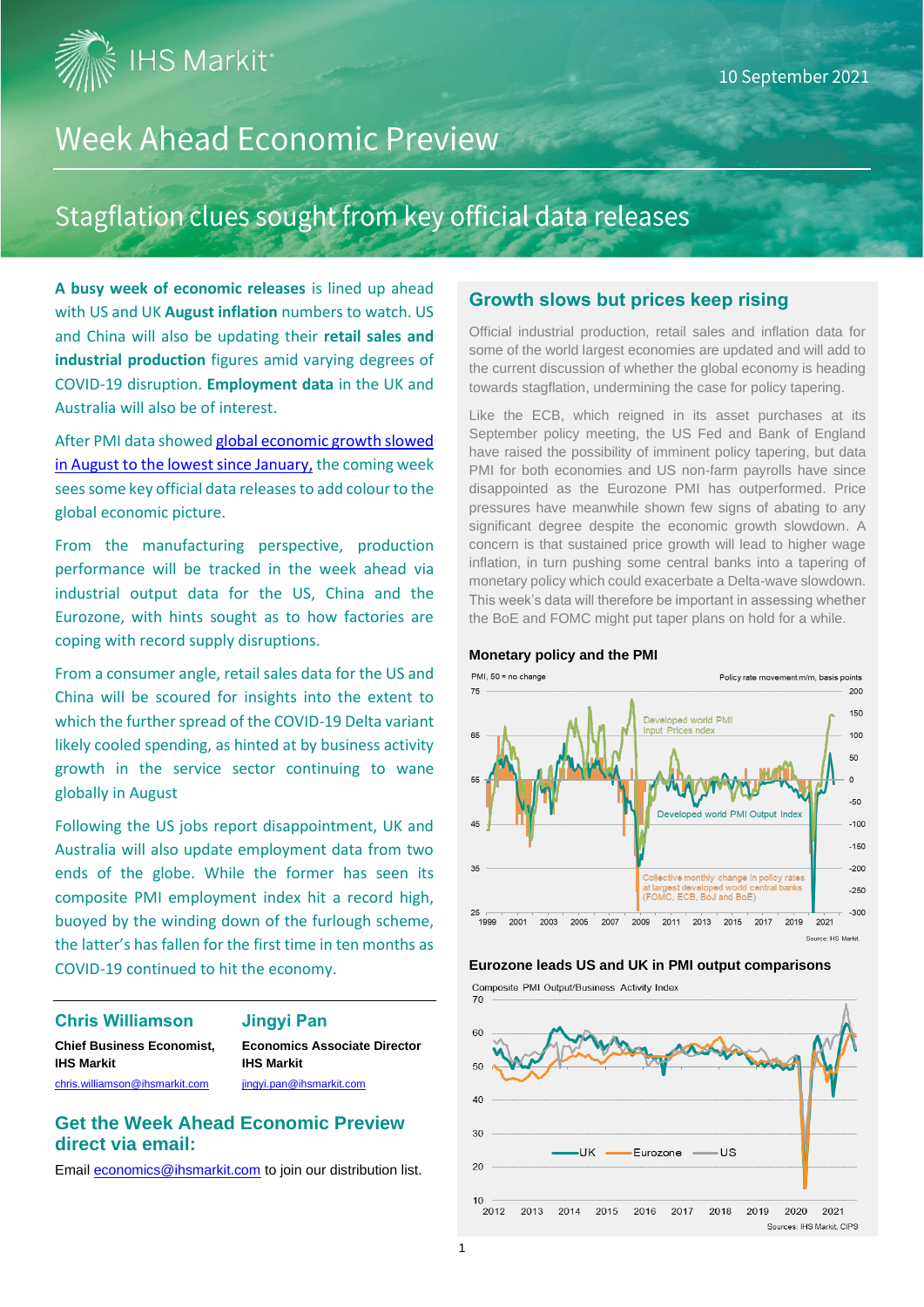

# **Key diary events What to watch**

### **Monday 13 Sep**

Japan Corporate Goods Price (Aug) Singapore Unemployment Rate (Q2) Hong Kong Industrial Production (Q2) India CPI Inflation (Aug)

## **Tuesday 14 Sep**

Australia Home Price Index (Q2) Japan Industrial Output (Jul) United Kingdom ILO Unemployment Rate, Employment Change, Vacancies and Earnings (Jul/Aug) India WPI Inflation (Aug) United States CPI (Aug) Canada Manufacturing Sales (Jul)

### **Wednesday 15 Sep**

Japan Machinery Orders (Jul) South Korea Export and Import Growth (Aug) South Korea Unemployment (Aug) China (Mainland) Retail Sales, Industrial Output, Urban Investment (Aug) Indonesia Trade Balance (Aug) United Kingdom Inflation (Aug) Eurozone Industrial Production (Jul) United States NY Fed Manufacturing (Sep) United States Import Prices (Aug) Canada CPI Inflation (Aug) United States Industrial Production (Aug)

## **Thursday 16 Sep**

*Malaysia Market Holiday* New Zealand GDP (Q2) Japan Trade Balance (Aug) Australia Employment and Unemployment Rate (Aug) Canada House Starts (Aug) United States Initial Jobless Claims United States Retail Sales (Aug) Canada Wholesale Trade (Jul) United States Business Inventories (Jul)

## **Friday 17 Sep**

New Zealand Manufacturing PMI (Aug) Singapore Non-Oil Exports (Aug) United Kingdom Retail Sales (Aug) Eurozone HICP (Aug, final) United States UoM Sentiment (Sep, prelim)

*\* Press releases of indices produced by IHS Markit and relevant sponsors can be foun[d here.](https://www.markiteconomics.com/Public/Release/PressReleases)*

#### ■ **US CPI, industrial production and retail sales data**

The US August consumer price index reading is due ahead of industrial production and retail sales data. Refinitiv consensus currently points to an August CPI of 0.4% month-on-month, little changed from the elevated July reading. This is largely in line with the trend seen with the [IHS Markit US Composite PMI.](http://www.markiteconomics.com/Public/Home/PressRelease/8bfca1780ca342dd8bf08db50fcee9d8)

Separately, US industrial production growth likely slowed in August. According to th[e IHS Markit US Manufacturing](https://www.markiteconomics.com/Public/Home/PressRelease/cb6af618670b451b98cd0d3f1e41cd31)  [PMI,](https://www.markiteconomics.com/Public/Home/PressRelease/cb6af618670b451b98cd0d3f1e41cd31) material and labour shortages curbed output growth. Retail sales meanwhile are expected to remain in monthon-month contraction according to consensus, linked in part to the spread of the Delta variant.

#### ■ China retail sales and industrial output

China's August retail sales, investment and industrial production data will be released midweek. August's [Caixin PMI](https://www.markiteconomics.com/Public/Home/PressRelease/93c05fffcc3d4a049560c577f642f270) pointed to a renewed drop in manufacturing output and new orders, suggesting we may be seeing softer month-on-month readings for industrial production. Retail sales meanwhile may be set for a weak reading amid the resurgence of COVID-19 cases domestically, which sent the [Caixin China General Services PMI](https://www.markiteconomics.com/Public/Home/PressRelease/24e272a6d6f043f18ac299776482d004) into contraction for the first time since April 2020.

#### ▪ **UK inflation, retail sales and employment data**

In the UK, July employment and August inflation data will be the key releases. Price pressures have remained marked as shortages led to a sellers' market for many goods and services. Employment has meanwhile surged as the furlough scheme is withdrawn, despite staff [shortages having worsened,](https://www.markiteconomics.com/Public/Home/PressRelease/800a23a9fa904888890fcfa253963947) according to IHS Markit [data, accompanied by](https://www.markiteconomics.com/Public/Home/PressRelease/800a23a9fa904888890fcfa253963947) faster pay growth.

#### ■ **Eurozone industrial production**

Official production data will be eyed for the extent to which Europe's factories are being constrained by supply shortages, after PMI data showed production lagging behind orders to a record extent in recent months.

#### ■ **Australia August employment data**

Australia will update August employment data on Thursday. July data indicated that the jobs market softened amid widespread COVID-19 lockdowns. The latest [IHS Markit Australia Composite PMI](https://www.markiteconomics.com/Public/Home/PressRelease/365669476e22456bbf9dc23b4802fc80) employment sub-index fell into contraction, led by the service sector.

# **Special report:**

APAC Electronics Industry Hit by Escalating Supply Chain Disruptions **Rajiv Biswas | [page 4](#page-3-0)**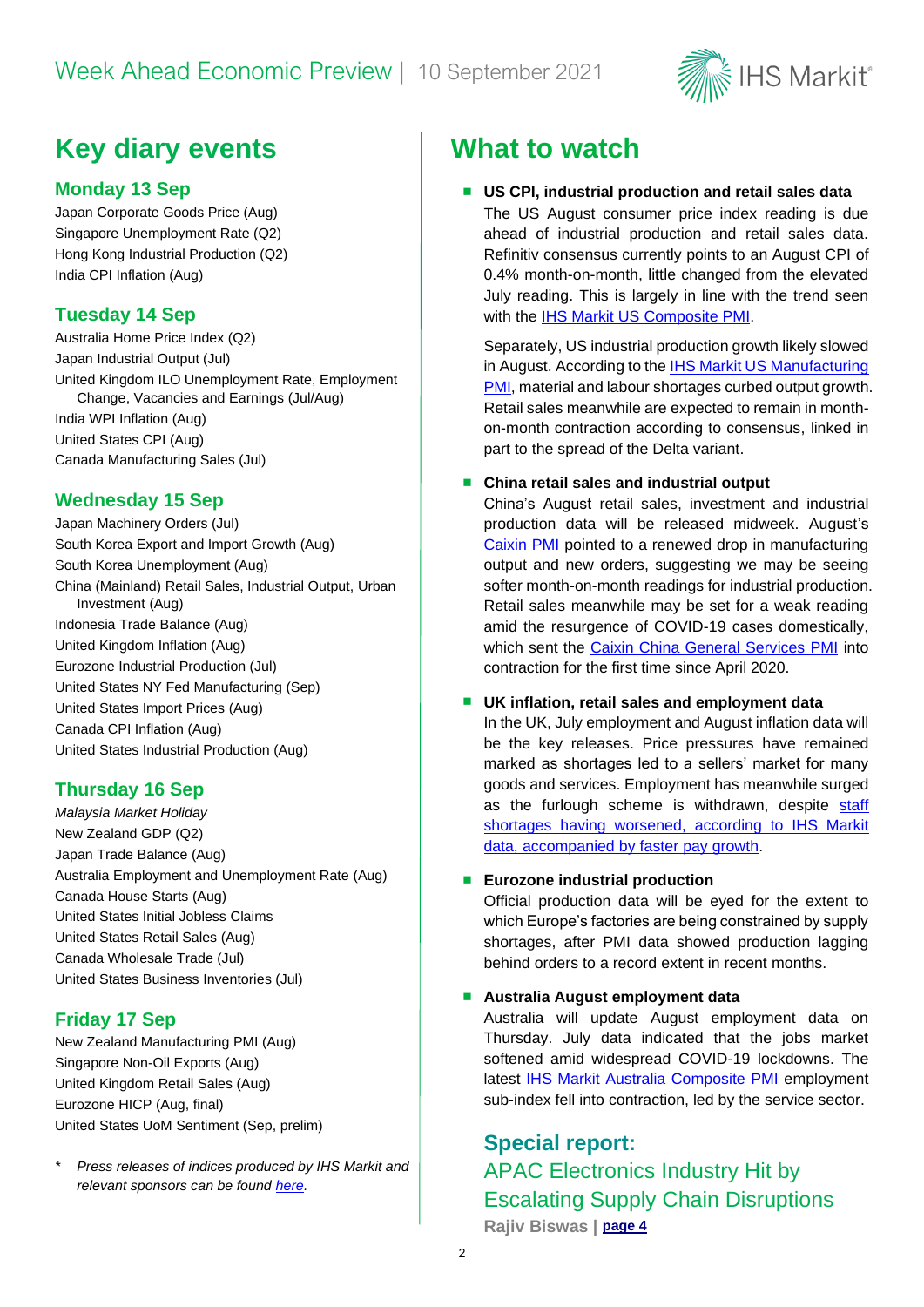

# **Recent PMI and economic analysis from IHS Markit**

| Global      | Monthly PMI Bulletin: September 2021                                                                                                                    | 8-Sep      | Chris Williamson,<br>Jingyi Pan |
|-------------|---------------------------------------------------------------------------------------------------------------------------------------------------------|------------|---------------------------------|
|             | Delta wave hits hospitality, autos, tech and construction, boosts<br>healthcare                                                                         | 7-Sep      | Chris Williamson                |
|             | Global economic growth slows sharply as Delta variant hits businesses,<br>pushing emerging markets into decline                                         | 6-Sep      | Chris Williamson                |
|             | <b>Emerging markets bearing brunt of latest COVID-19 Delta wave impact</b>                                                                              | 3-Sep      | Jingyi Pan                      |
|             | Global manufacturing growth at lowest for 14 months as supply chains<br>worsen amid Delta variant spread, price pressures hold close to decade<br>highs | 2-Sep      | Chris Williamson                |
|             | Eurozone leads as US and UK growth wanes, Japan and Australia<br>contract                                                                               | $23 - Aug$ | Chris Williamson                |
|             | Understanding PMI backlogs of work: a key indicator of capacity<br>utilisation, providing insights into investment, hiring and inflation                | $12 - Aug$ | Chris Williamson                |
| Europe      | UK construction activity hit by unprecedented shortages and cost<br>pressures                                                                           | 7-Sep      | Chris Williamson                |
|             | Case study: anticipating the UK recession during the global financial<br>crisis                                                                         | $25 - Aug$ | Chris Williamson                |
|             | Eurozone flash PMI holds close to 15-year high in August, job market<br>booms                                                                           | $23 - Aug$ | Chris Williamson                |
|             | Case study: Lessons from 2017 in using PMI data to map Eurozone<br><b>GDP</b> revisions                                                                 | $18 - Aug$ | Chris Williamson                |
|             | Case study: PMI data sent early signals of GFC impact on Eurozone<br><b>GDP</b>                                                                         | $18 - Aug$ | Chris Williamson                |
|             | Italian economy looks set for sustained growth through remainder of<br>2021 as lockdown measures ease                                                   | $12-Aug$   | Lewis Cooper                    |
| <b>APAC</b> | Asia economic downturn spreads as supply constraints hit more sectors                                                                                   | 8-Sep      | Jingyi Pan                      |
|             | <b>ASEAN Economies Hit Hard by Escalating Covid Delta Waves</b>                                                                                         | 3-Sep      | <b>Rajiv Biswas</b>             |
|             | Lockdown hits consumer services activity in Australia, but tech sector<br>continues strong growth run                                                   | $18 - Aug$ | David Owen                      |
|             | Philippines Economic Rebound Hit by New COVID-19 Wave                                                                                                   | $12$ -Aug  | <b>Rajiv Biswas</b>             |
| Commodities | Weekly Pricing Pulse: Commodity prices decline on iron ore weakness                                                                                     | 8-Sep      | <b>Michael Dall</b>             |

#### **For further information:**

For more information on our products, including economic forecasting and industry research, please visit the Solutions section of [www.ihsmarkit.com](http://www.ihsmarkit.com/)

For more information on our PMI business surveys, please visit [www.ihsmarkit.com/products/PMI](http://www.ihsmarkit.com/products/PMI)

[Click here](https://ihsmarkit.com/research-analysis/pmi.html) for more PMI and economic commentary

#### **Follow our latest updates on twitter at [@IHSMarkitPMI.](https://twitter.com/IHSMarkitPMI)**

The intellectual property rights to the report are owned by or licensed to IHS Markit. Any unauthorised use, including but not limited to copying, distributing, transmitting or otherwise of any data appearing is not permitted without IHS Markit's prior consent. IHS Markit shall not have any liability, duty or obligation for or relating to the content or information ("data") contained herein, any errors, inaccuracies, omissions or delays in the data, or for any actions taken in reliance thereon. In no event shall IHS Markit be liable for any special, incidental, or consequential damages, arising out of the use of the data.

Purchasing Managers' Index® and PMI® are either registered trade marks of Markit Economics Limited or licensed to Markit Economics Limited. IHS Markit is a registered trademark of IHS Markit Ltd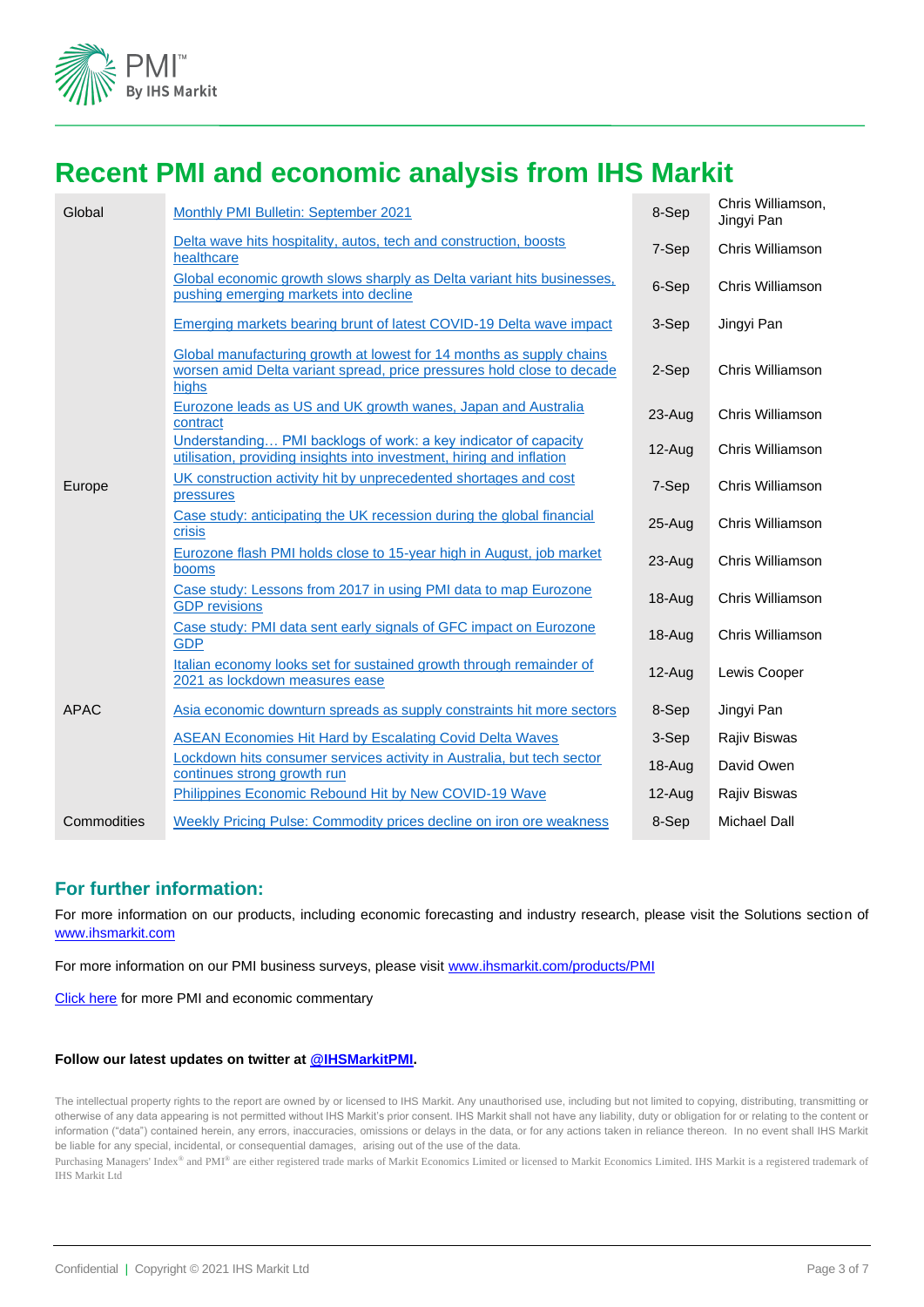

# <span id="page-3-0"></span>Special Focus

APAC Electronics Industry Hit by Escalating Supply Chain **Disruptions** 

#### **Rajiv Biswas**

**Asia Pacific Chief Economist, IHS Markit**  Email: [rajiv.biswas@ihsmarkit.com](mailto:rajiv.biswas@ihsmarkit.com)

*The new COVID-19 waves in East Asian electronics manufacturing hubs such as Vietnam, South Korea, Malaysia and Thailand have further increased supply chain disruptions at electronics plants due to escalating domestic pandemics. The latest IHS Markit Global Electronics Purchasing Managers' Index for August showed that global electronics manufacturers continued to face severe delays in receiving ordered inputs from suppliers. The rate at which lead times lengthened in August was again one of the highest on record and unprecedented prior to the COVID-19 pandemic.*

*The strength of global electronics demand is continuing to exacerbate semiconductors shortages for some manufacturing industries, notably the global automotive sector. Meanwhile, supply chain disruptions to semiconductors production have also impacted on the situation. Furthermore, the August IHS Markit Global Electronics survey continued to show evidence of sharp increases in electronics industry input prices as well as output prices, mainly due to shortages of essential raw materials.*

## **Global electronics industry continues to show strong expansion**

The strong rebound in world consumer markets, notably in the US, China and Western Europe, are continuing to drive the growth in demand for electronics. This is resulting in buoyant growth in household spending on electronics products as well as products that are intensive users of electronics, notably autos.

The headline seasonally adjusted IHS Markit Global Electronics PMI posted 58.1 in August, moderating from 60.2 in July but still signalling strongly expansionary operating conditions for global electronics manufacturers.

Global electronics manufacturers continued to record expansionary conditions for new orders in August, although the rate of expansion eased for the third month running. The IHS Markit Global Electronics PMI new orders index was at a level of 57.2 in August 2021, compared with a low of 35.0 in May 2020 when many of the world's largest consumer markets were in lockdown. In the August 2021 survey, anecdotal evidence pointed to ongoing increases in demand for semiconductors from around the world, with shortages of materials leading customers ramp up efforts to secure inventories of critical electronics items.

#### **Global Electronics PMI**

sa,  $>50$  = improvement since previous month



**Global Electronics PMI New Orders Index**<br>
Se, >50 = improvement since previous month



The electronics sector rebound has made an important contribution to the recovery of manufacturing exports and industrial production in many East Asian industrial economies. The electronics manufacturing industry is an important part of the manufacturing export sector for many Asian economies, including South Korea, China, Japan, Malaysia, Singapore, Philippines, Taiwan, Thailand and Vietnam. Furthermore, the electronics supply chain is highly integrated across different economies in East Asia.

Global electronics demand has risen strongly due to the global shift to remote working and online shopping. This has resulted in surging demand for consumer electronics products such as laptops, mobile phones and wearables.

China's total merchandise exports for the first seven months of 2021 continued to show strong growth, rising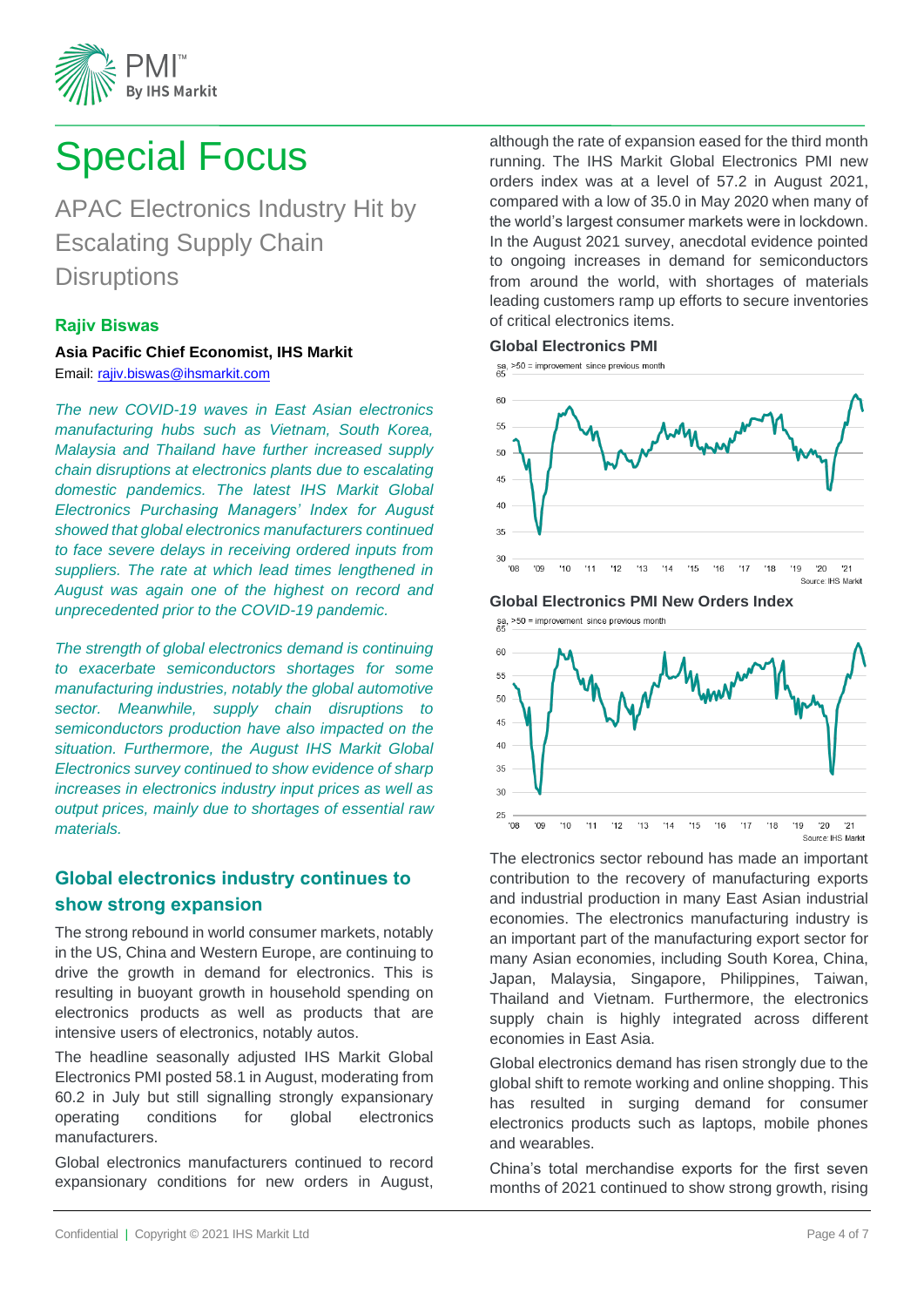

by 35.2% y/y according to trade data from China's General Administration of Customs. This reflected continued strong global demand for electronics and PPE equipment as well as the impact of base year effects due to global lockdowns a year earlier. China's exports of LCD panels in value terms were up 51.9% y/y in the first seven months of 2021, while exports of integrated circuits were up 31.1% y/y. Exports of mobile phones rose by 25.6% y/y in the same period.

South Korea's exports of information and communications technology (ICT) goods have also shown strong growth, rising by 30.2% y/y in July. South Korean semiconductor exports rose by 38.8% y/y, with exports of memory chips up 43.8% while exports of system chips rose by 35.8% y/y. Exports of displays rose by 34.9% y/y. Electronics exports to key markets showed large increases, with exports to the US up 47.3% y/y, while exports to the China were up 30.7% y/y.

Japanese exports of electronics have also performed strongly, with semiconductors exports up 27.8% y/y in July, while exports of integrated circuits rose by 24.4% y/y.

All four monitored sub-sectors of the global electronics industry continued to show firm expansion in August, according to the IHS Markit Global Electronics survey, although the pace of expansion of output moderated in all four segments.

**Global Electronics PMI, Output by Sector**



## **Sharply Rising Electronics Input Pricing Pressures**

The rapid rise in electronics production has also triggered a sharp upturn in raw materials input prices for electronics firms during the second and third quarters of 2021. The IHS Markit Global Electronics Input Prices Index has continued to rise rapidly during the third quarter of 2021, at 75.1 in August. Widespread

increases in costs for materials were reported by firms amid supply shortages, as well as rising shipping fees.

Reflecting the sharp increases in input prices, the IHS Markit Global Electronics Output Price Index continued to signal strong pricing pressures, at 60.6 in August.

The near-term pricing outlook for the remainder of 2021 according to IHS Markit Pricing & Purchasing analysis for semiconductors and components generally is that supply shortages are likely to continue to translate into price escalation. Printed circuit board assemblies are the most severely affected, but semiconductors, bare printed circuit boards, resistors, capacitors, and connectors are all expected to see price pressures. Escalation generally over the second half of the year will be greater than 10%. (See ["Prices: Pricing Analysis –](https://connect.ihsmarkit.com/document/show/phoenix/994776?connectPath=Search&searchSessionId=eed6d91b-5187-4fff-a23d-ed8f8e4c6148) [Semiconductors"](https://connect.ihsmarkit.com/document/show/phoenix/994776?connectPath=Search&searchSessionId=eed6d91b-5187-4fff-a23d-ed8f8e4c6148), by IHS Markit Pricing & Purchasing, 1st July 2021.)

In 2022 and 2023, capacity expansion will bring supply and demand closer to balance and lead to stabilizing prices. According to IHS Markit Pricing & Purchasing, moderating demand for electronic components and improving semiconductors production is expected to bring supply and demand closer to balance and lead to some price relief. Specific categories will show some resilience in pricing given the changing demand landscape. For example, the expansion of electronics in light vehicles will keep pressure on certain commodity electronic components.

#### **Global Electronics Input and Output Prices Index**

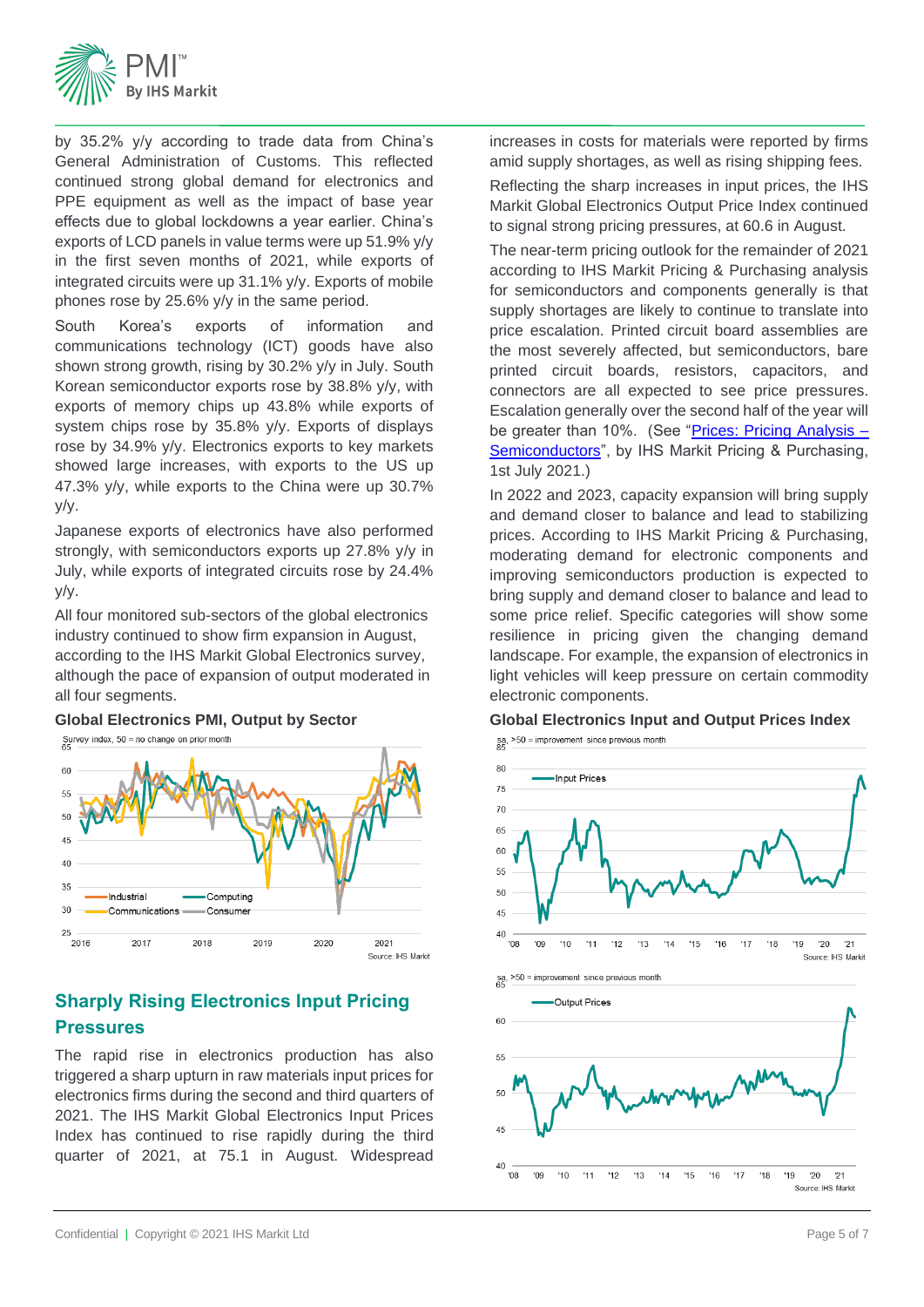

#### **Electronics Supply Chain Disruptions**

In the electronics industry, the strength of global electronics demand is continuing to exacerbate semiconductors shortages for some manufacturing industries, notably the global automotive sector. This has been compounded by supply chain disruptions to production of semiconductors as well as other electronics components. According to analysis by IHS Markit Pricing & Purchasing, sporadic electronics production outages because of COVID-19 continue, and while many or most facilities which are open are operating at or near full capacity, the supply chain for electronic components is highly sensitive to disruptions.

Meanwhile the latest IHS Markit Global Electronics PMI survey shows evidence of sharp increases in electronics industry input prices as well as output prices, mainly due to shortages of essential raw materials.



Global auto manufacturers as well as smartphone producers are among the industry segments that have been impacted by semiconductors shortages. According to IHS Markit Automotive research, vehicle manufacturers have faced continuing disruption to the supply of systems using semiconductors in the first three quarters of 2021. Many automakers worldwide have reported disruptions to production due to shortages of semiconductors, including Ford, Toyota, VW Group, GM, Honda and Mazda.

According to IHS Markit Automotive research, reports of disruption within the supply chain of semiconductors to the automotive sector began in late 2020 and have continued in the first three quarters of 2021, with further disruption expected during the fourth quarter of 2021. These disruptions of supply of important electronic components have resulted in significant disruption of global auto production during 2021. IHS Markit's current assessment of light-vehicle production to be lost from the visible downtime during the third quarter of 2021 is at 2.54 million units, especially after Toyota's plans to make huge cutbacks to production in September (See ["Semiconductor Supply Issue: Light Vehicle Production](https://connect.ihsmarkit.com/document/show/phoenix/3874632?connectPath=AutoInteliigenceLandingPage.Home.MostRead)  [Tracker"](https://connect.ihsmarkit.com/document/show/phoenix/3874632?connectPath=AutoInteliigenceLandingPage.Home.MostRead), by IHS Markit Automotive, 6th September 2021).

Global semiconductors shortages have also been impacted by temporary supply disruptions to semiconductors production in Texas due to power outages in February as a result of severe weather, as well as production disruptions in Japan due to a fire in a Renesas Electronics semiconductors plant in mid-March.

### **Impact of New Covid Waves in Southeast Asia**

Since April, a number of Southeast Asian economies with large electronics manufacturing industries have been hit by escalating COVID-19 Delta waves, including Vietnam, Malaysia, Thailand and the Philippines. All are experiencing significant COVID waves that have triggered lockdowns and are creating significant disruption to economic activity.

The latest IHS Markit Manufacturing PMI surveys for Southeast Asia have reflected the impact of these new lockdown measures, which have disrupted industrial production and consumption spending.

In Malaysia, the headline IHS Markit Malaysia Manufacturing Purchasing Managers' Index (PMI) showed sharp contraction in manufacturing during June, July and August, and was at a level of 43.4 in August compared with 51.3 in May. This pointed to severe weakness in business conditions in the Malaysian manufacturing sector.

Vietnam's economy has also been hit by the impact of the latest COVID wave, after its economy showed considerable resilience during 2020 as the domestic pandemic was successfully contained. The latest wave of COVID-19 cases in Vietnam led to a sharp decline in business conditions for manufacturers during July and August. The IHS Markit Vietnam Manufacturing Purchasing Managers' Index fell to 40.2 in August, down from 45.1 in July and signalling the worst deterioration in the health of the sector since April 2020.

The impact of factory closures in Vietnam related to the pandemic has become increasingly widespread during July and August.

Samsung Electronics has reported that in Vietnam, which is a key electronics manufacturing hub for the firm, there were production disruptions in certain places during the second quarter of 2021 due to lockdowns that affected operations. However, the firm managed to